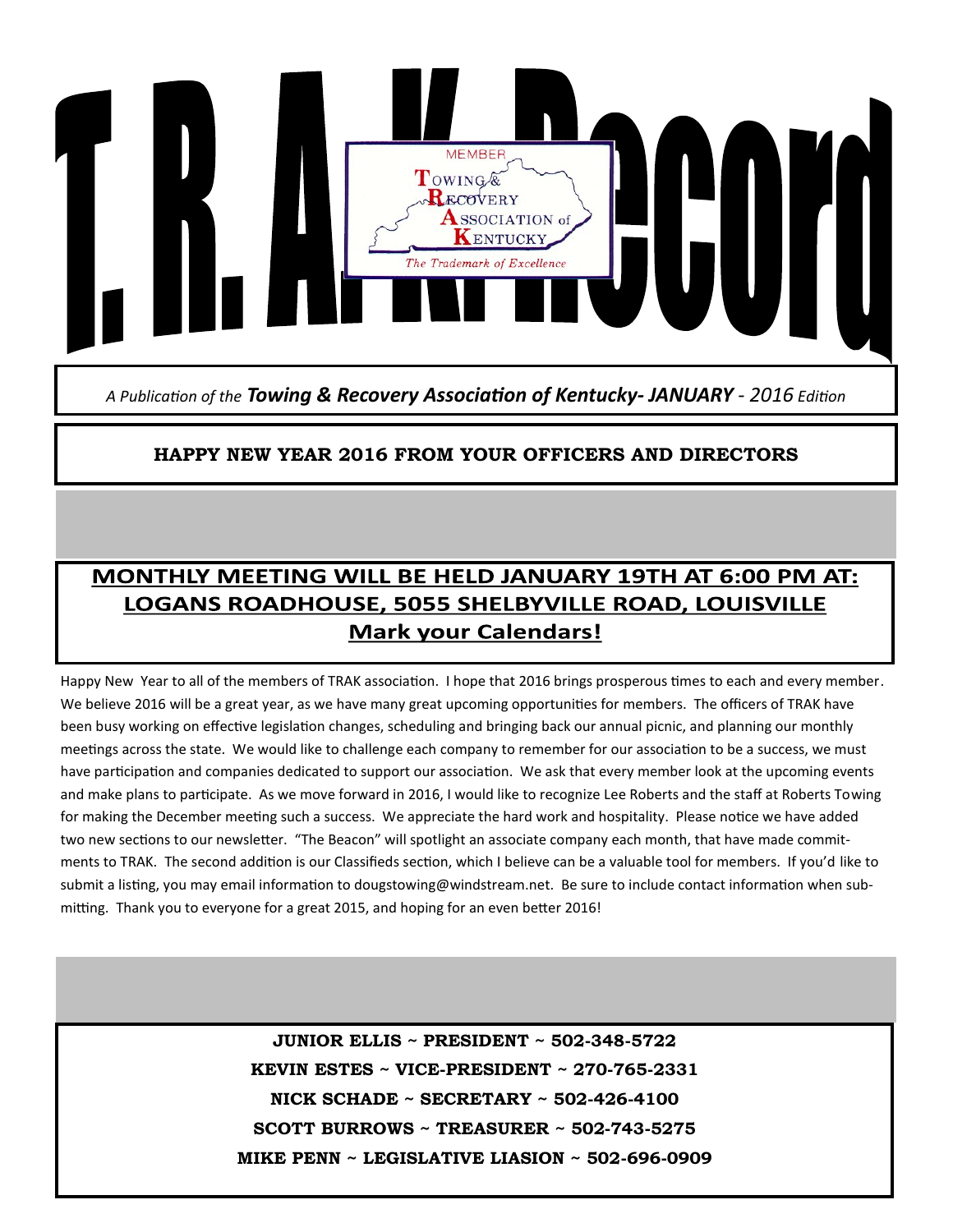# The TRAK Beacon

# *Associate Member Spotlight*

### **AUSTIN INSURANCE, INC**

#### **Rob Austin**

2109 Broadway Paducah, KY 42001

**Phone**: 270-444-6818 **Toll Free**: (800) 548-7539 **Fax**: 270-444-6809



#### ABOUT AUSTIN INSURANCE

Austin Insurance, Inc. specializes in Towing & Recovery insurance since 1991 and is dedicated to quality service. By working with many different companies they can offer a competitive insurance package. No matter if you own one truck or thirty, are located on the East coast or the West, Rob Austin and staff are willing to fulfill your insurance needs.

Not only does Austin Insurance provide for the Towing & Recovery field, they also deal in coverage for:

- Auto Transporters
- **•** Trucking Insurance
- Motor Truck Cargo
- Salvage/Recyclers
- Pollution Coverage
- Umbrella
- Workers Compensation Bonds

The Association appreciates your membership and dedication, congratulations on being our Associate Member Spotlight!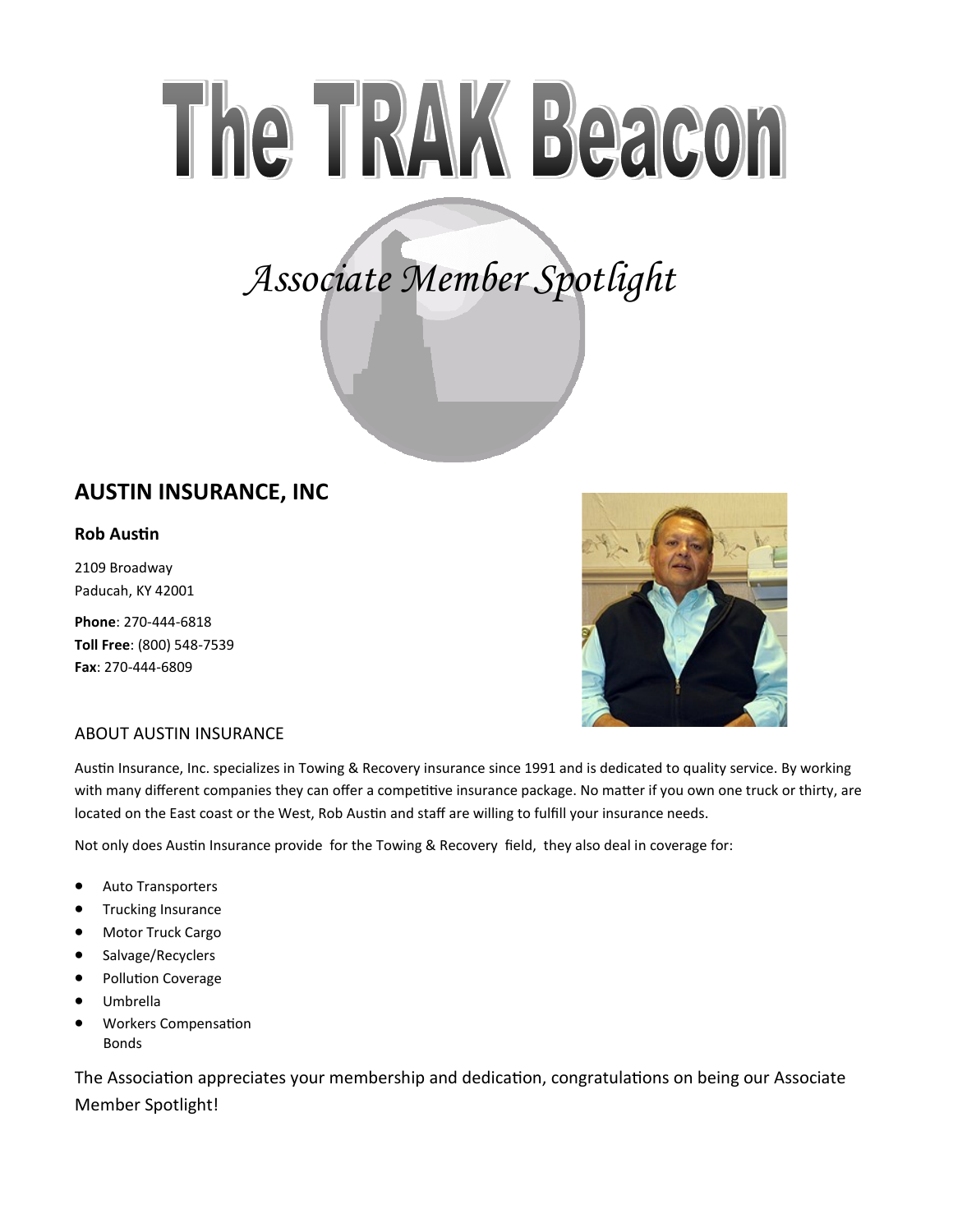#### **GETTING STUCK AND UNSTUCK**

Whether it's snow, ice, mud, sand or anything slippery, getting your truck stuck is no fun — and even worse when you're driving a tow truck. First and foremost, the number one rule when pulling someone out of the mud is don't get stuck yourself. To prevent getting stuck in the same trap your customer fell into, it's a good idea to walk the recovery area before you commit your truck (get out and scout). Look for soft soil spots or hidden debris (such as stumps underwater). If the soil can't support you, it can't support your truck. In most cases, park your truck on solid ground and winch the disabled vehicle to you.



Getting stuck may have more to do with losing traction than you may realize. If your truck is not buried too deep, you could possibly get unstuck by simply placing something under your drive tires to gain traction. Some ideas include, sand, salt, kitty-litter, oil dry, wood, dry branches or even one of your chains. If you have rear outrigger legs, a wheel-lift or an under-reach, you may be able to use them to elevate your drive tires to place traction materials underneath the wheels. By all means do not crawl under an elevated load without jack stands or suitable wooden cribbage.

#### **PRICING SERVICE FOR PROFIT**

Towers often believe that pricing their services properly is the hardest part. Some think they have to be the low-price leader, others ride the middle, while others charge what they're worth and are able to grow their businesses.

But how does this last group do it? What is it that these guys understand that the rest don't?

They understand that charging less than what you're worth is caused by fear; and fear is a poison that will ultimately kill your business. They know that using fear as a factor in determining rates causes you to shoot too low and miss.

If fear of losing a tow causes you to price your services too low to pay the bills, you need to change your strategy. Instead of focusing on not losing, focus on winning by charging rates that get you excited to get in your truck and get going.

There are four factors that determine your success in the marketplace: supply, demand, quality and quantity.

Many towers believe they don't have any control over the first two, and each firmly believes that they've got "quality service" wrapped-up.

What many fail to understand is the last one, quantity, and how it can help you to compete while increasing your bottom line.

Here's a simple and practical pricing strategy to help you to understand. Use this only as a framework from which to begin. You must determine your rates based on the service provided. Just be sure to consider all the costs.

• Cost of Doing Business: Add up all of last year's expenses, everything that's considered a cost of doing business. Fuel, rent, advertising, insurance, repairs and maintenance, tires, employee

expense, damages, office supplies, utilities and phones. Add in the interest paid on trucks and real estate. Then divide that number by the number of calls you did that year. For example: If the total cost was \$100,000 and you ran 4,000 calls, then your cost per call would be \$25.

• Determine your expected Return On Investment: Add up the value of your trucks and equipment and real estate, or a percentage of real estate that's used solely for the purposes of conducting business. Include taxes paid on both. For our example we'll assume it all comes to \$500,000. After you know what your investment is you need to then decide what kind of return you want. If you want a 10-percent ROI then multiply that number by 10 percent (.10), (\$500,000 x .10 = \$50,000) then divide the result by the number of calls you did last year (\$50,000/4,000=\$12.50)

• Trucks and Equipment Replacement: Your truck is considered an asset and it will have value when you trade or sell, but it must also be considered an expense. This is hard for many to wrap their heads around. Each mile you put on your trucks and every time you use your equipment, you lose value. It's also slowly becoming obsolete. As better, more technologically advanced trucks and equipment become available, yours are becoming less and less sought after.

Think about it like a carpenter replacing a table saw. Eight hours per day for 500 days can take its toll. When it's time to replace it he'll be looking for something that'll hold up better, not something that's already worn out. So you must work the cost of replacing this stuff into your cost per call. To cover the cost of replacement, I suggest you go by the \$1 per mile rule. In other words if you drive 60,000 miles in one year then you need to collect \$60,000 from the 4,000 calls that you did. (\$60,000/4,000=\$15)

• Add these three numbers together and you have a good starting point. Some calls will be higher, some will be lower; this is an average to shoot for.

(Cost of Doing Business  $+$  ROI  $+$  Truck Replacement  $=$  Starting point)

So where does quantity come into the equation?

Once you've considered all the costs and know that your rates allow you to make a profit you'll become more confident and your fear will all but disappear. The residual effect will be that you'll get more customers. No longer will you be that scared guy cold-calling repair shops begging for work. You'll be happy and helpful in all areas because you know your numbers. And because positivity attracts, you'll get more work.

But that's not even the best part.

When you increase the number of customers you're serving, you can revisit your pricing strategy. Then, if you choose to, you'll be able to lower your rates while still maintaining your desired profit. With lower rates you'll be more competitive and have the opportunity to help more people, creating a snowball effect. Of course some of your variable costs will increase, but so will your income. You'll drive more miles, but you'll still be capturing replacement costs.

Whatever method you use to determine your rates, remember to never let fear play a part.